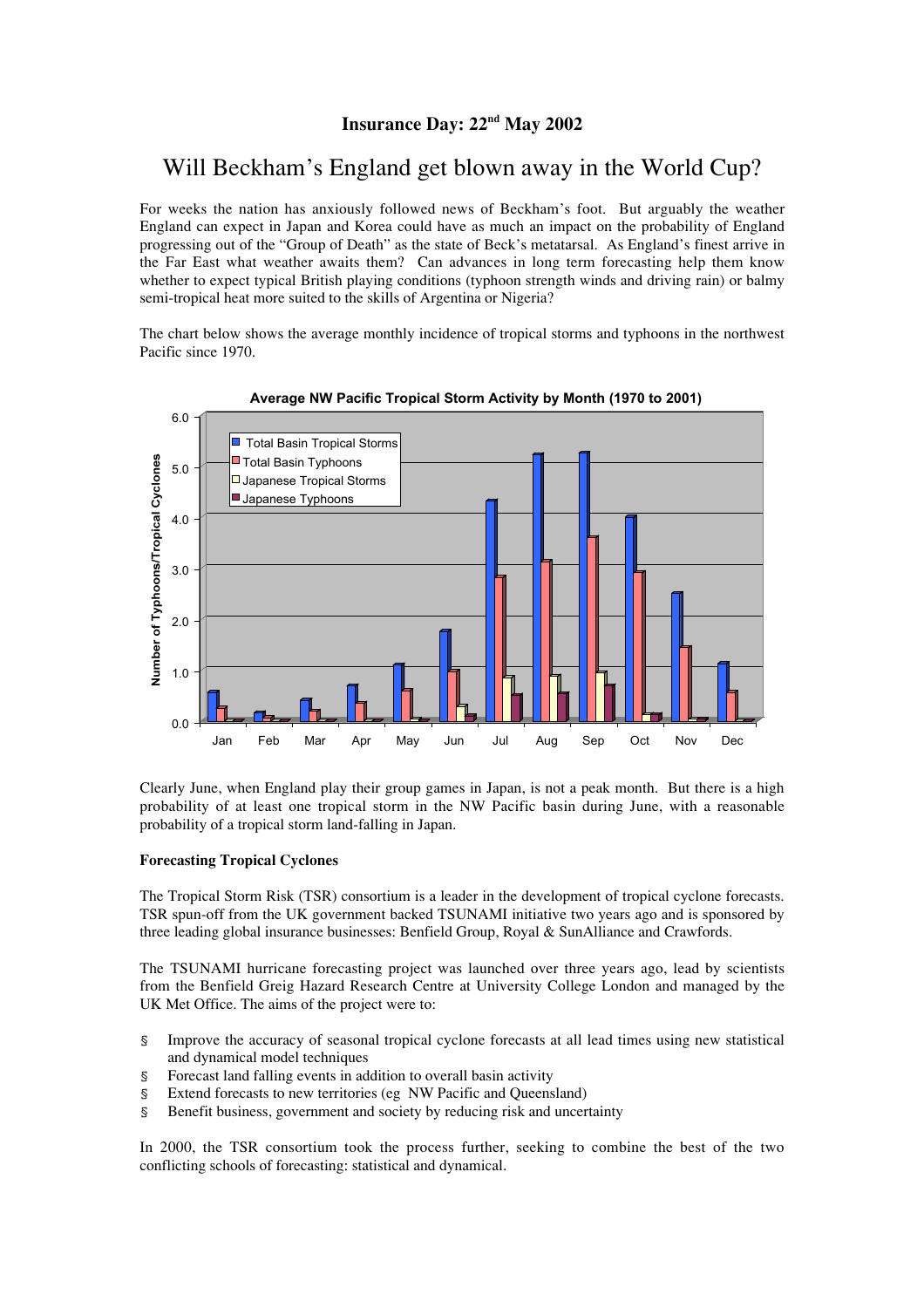Statistical forecasters, such as Professor Bill Gray's group at Colorado State University, acknowledge that the world's climate is a complex system, which is yet far from understood. However, they argue that a partial understanding does not preclude long-term forecasts being made with real skill. Historical records are examined in an attempt to find patterns that seem to be linked to tropical cyclone incidence.

In contrast, dynamical forecasters would argue that such methods, based as they are on limited data, are unreliable. Instead, forecasters should seek to understand fully the processes that determine extreme climatic events. These are laudable sentiments, but are dynamic modellers yet in a position to forecast general climatic conditions from 9 months out? Even the best, such as that developed and run by the United Kingdom Met Office's Hadley Centre, would not claim to be able to produce seasonal forecasts more than a few months ahead.

The aim of the TropicalStormRisk (TSR) consortium is to get the best of both worlds. The team are confident that they can go "beyond Gray" by using the latest scientific and computational methods to identify new predictors of tropical cyclones. But they also plan to use the Met Office's dynamic climate models to seek to explain and justify how and why observed predictors do influence tropical cyclone activity. It is hoped that consortium members will not only gain access to better long-term forecasts, but also that the work will increase understanding of the cycles and patterns governing tropical cyclone genesis and intensity.

#### **Forecasting NW Pacific Tropical Storms and Typhoons**

A paper presented by Drs Paul Rockett and Mark Saunders of TSR at the recent American Meteorological Society conference on Hurricanes and Tropical Meteorology outlined the methods TSR use to forecast tropical cyclones in the NW Pacific. The guiding principles of TSR are to use the best science and to be open about methods used and the limits of predictability.

The prime driver of tropical storm frequency seems to be summer sea surface temperature anomalies in the Pacific Ocean. Where temperatures are warmer (El Nino conditions) the probability of typhoons in the NW Pacific is higher, when temperatures are cooler (La Nina) probabilities are lower. By contrast, Atlantic Hurricane activity tends to be lower in El Nino years and higher in La Nina conditions.



The chart above shows the degree of correlation between sea surface temperature and intense typhoon activity. TSR uses an innovative scheme to forecast sea surface temperatures in the region 160°E to 150°W, 5°N to 5°S at long leads and uses these to make its typhoon forecasts.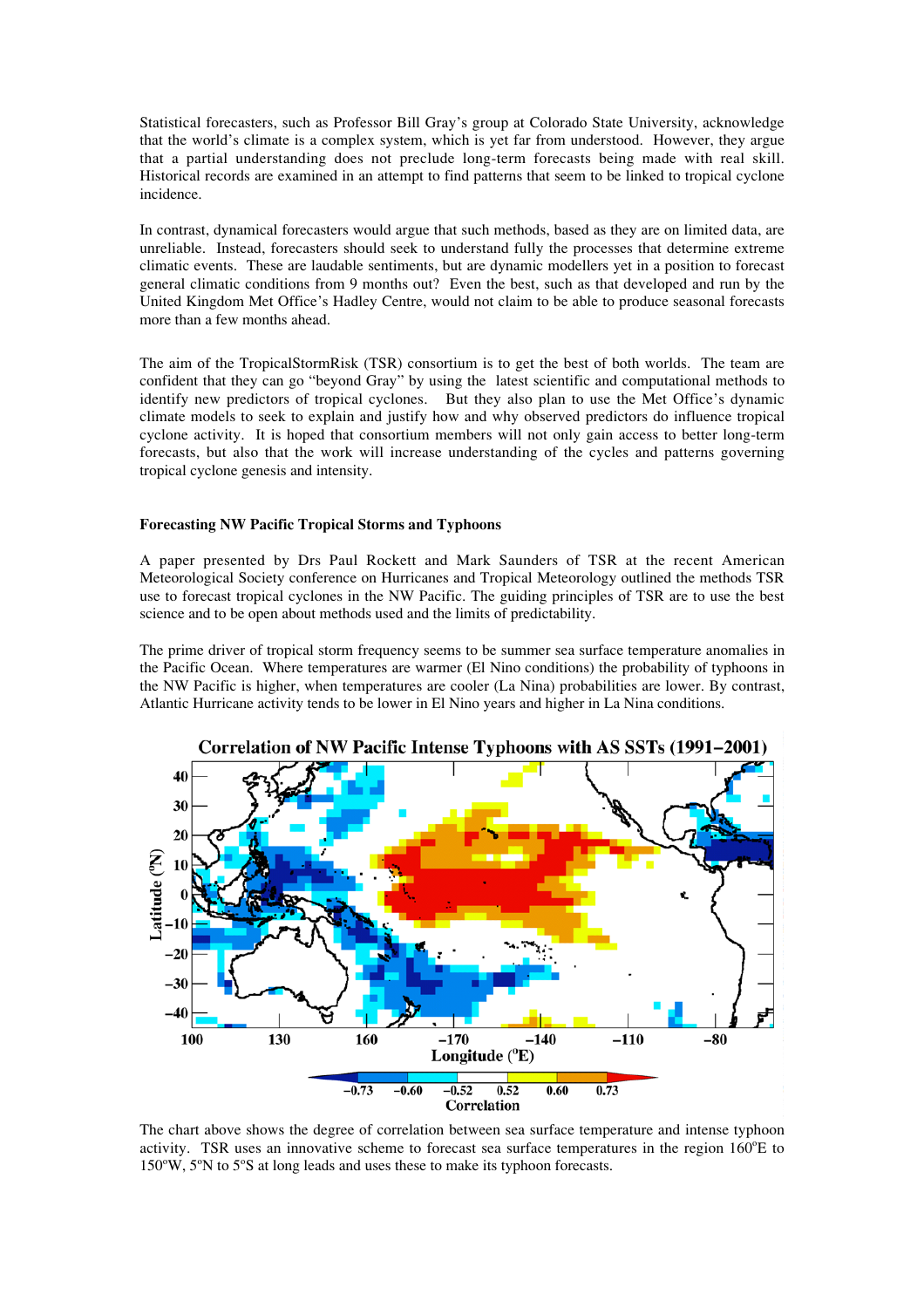#### **TSR's Forecast for 2002**

TSR's latest forecast for the NW Pacific suggests that the number of tropical storms in 2002 is likely to be 16% higher than the 30 year average. There is an even greater probability of stronger storms, 27% more typhoons and over 30% more intense typhoons are forecast.

| <b>ITSR NW Pacific</b><br>Forecast 2002 | <b>Intense</b><br><b>Typhoons</b> | <b>Typhoons</b>  | <b>Tropical Storms</b> |
|-----------------------------------------|-----------------------------------|------------------|------------------------|
| <b>TSR</b> forecast                     | $10.3 (+/- 2.2)$                  | $20.8 (+/- 3.4)$ | $30.5$ (+/- 4.6)       |
| 10 year climate norm                    | $8.4 (+/- 2.7)$                   | $16.9 (+/- 4.3)$ | $27.4 (+/- 4.6)$       |
| 30 year climate norm                    | $7.9$ (+/- 3.0)                   | $16.4 (+/- 3.6)$ | $26.3$ (+/- 4.0)       |

The numbers in the brackets reflect show the estimated standard deviation of the forecast and the actual standard deviation of historical numbers. Unlike other forecasters, TSR are always careful to state how reliable the forecasts are.

 However, in the two years that TSR (and TSUNAMI) have made forecasts for the NW Pacific, the forecasts have proved very accurate. 2000 was predicted with uncanny accuracy, every prediction was right on the nail. The 2001 forecast under-predicted actual numbers somewhat, put never more than around 1 standard deviation of the actual.

#### **Implications for Insurers and Reinsurers**

This is all very interesting, but what benefit can insurers and reinsurers gain? In reality, insurers are unlikely to want, or indeed be able to, change their underwriting and marketing strategy based upon a single forecast, however accurate. Elements of a core catastrophe reinsurance programmes are unlikely to be changed radically year by year, relationship issues and a desire for price stability act against change. Similarly, reinsurers may be unable to change their rates to meet a probable increase (or decrease) in loss probability predicted by a forecast.

But in a world where decisions about the cost benefit of different business strategies and reinsurance purchases is increasingly driven by results from dynamic financial analysis models, anything that helps increase understanding about risks faced and their inter-relation must be of benefit.

Whilst decisions about core reinsurance may not be changed by a forecast, the assessment of cost benefit of more opportunistic additional purchases (perhaps sub-layers, PML bust or sideways covers) could and should take the best estimates of loss activity into account. Peril Models are now commonly used throughout the industry, but the event set probabilities they use are not adjusted to reflect the often very large, predictable, year to year variation driven by factors such as El Nino.

Advanced DFA models, such as created using Benfield Group's ReMetrica II software, allow such effects to be modelled quickly and easily, allowing users to finesse standard peril model output.